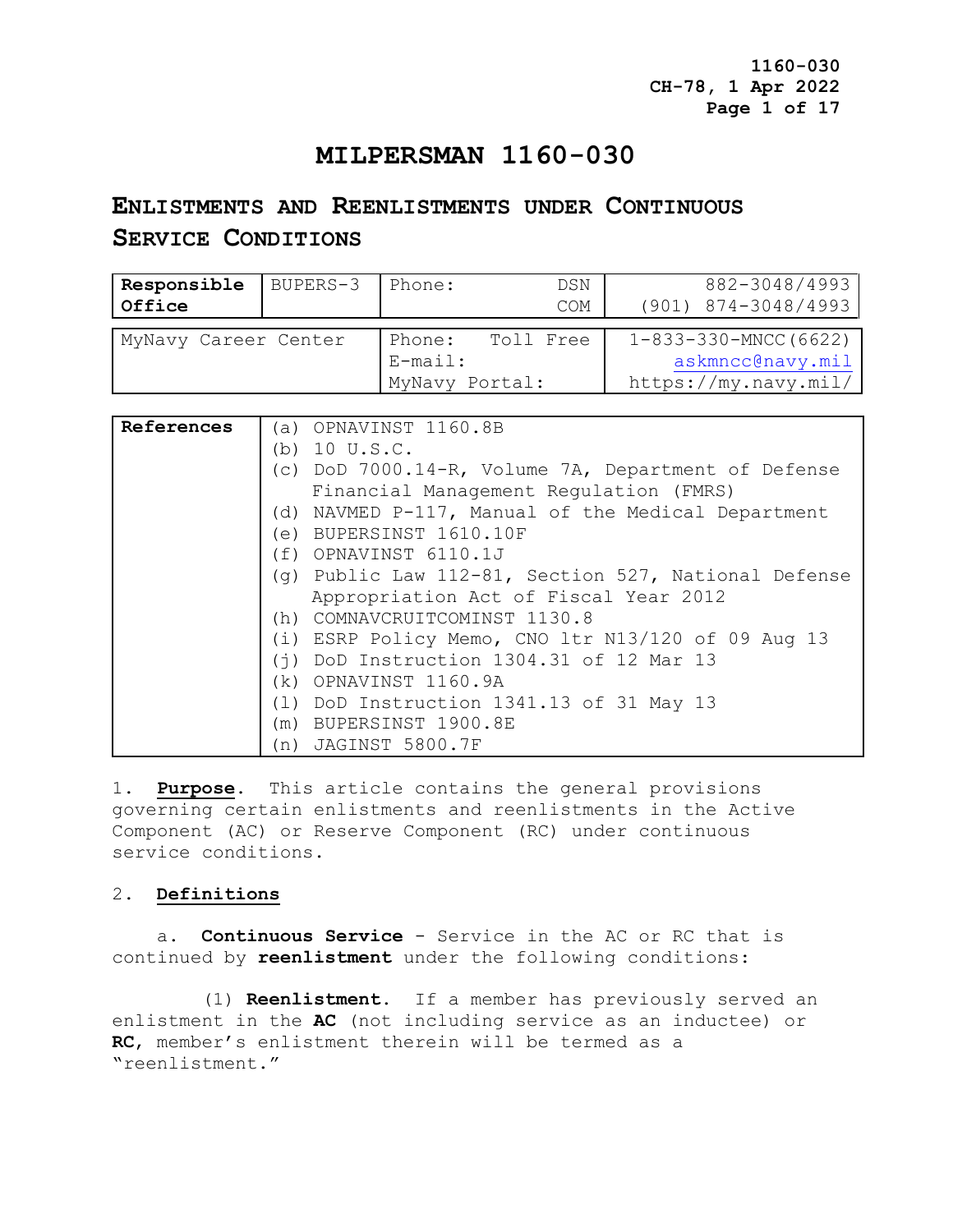(2) **Reenlistment within 3 months** following discharge or release from AC or RC. A member who is reenlisted on the same day of the month, 3 calendar months from date of discharge, or release from the AC or RC is reenlisted "within 3 months." Sailors reenlisting 3 months or less, prior to the expiration of enlistment or expiration of enlistment as extended, will be considered as having completed current contract.

**Example**: A member discharged or released from the AC or RC on 7 December may be reenlisted on any day up to, and including, 7 March and retain continuous service.

 (3) **Reenlistment within 6 months** following discharge or release from the AC or RC, provided the member is classified "RE-R1" in block 27 of the latest [DD-214](https://www.esd.whs.mil/directives/forms/) Certificate of Release or Discharge from Active Duty. A member who is reenlisted on the same day of the month, 6 calendar months from date of discharge or release from the AC or RC, is reenlisted "within 6 months." For conditions and entitlement to bonuses refer to reference (a).

 (4) "**Enlistment (under continuous service conditions).**" Applicable to the enlistment of a member of the **AC** who enlists in the **RC,** or a member of the **RC** who enlists in the **AC** within the time frames defined above for "continuous service" after expiration of obligated service (EOS) or at any time prior to the EOS.

**Note**: **Enlistment or reenlistment in the RC** following discharge from the AC does not prejudice a member's right to reenlist under continuous service conditions in the RC, providing the Sailor meets all eligibility requirements.

 b. **Improper Reenlistments** - Reenlistments that occur without documented authorization from a commanding officer (CO) or an officer in charge (OIC). Refer to paragraph 19 for additional guidance.

 c. **Creditable Service** - Years of service in the Armed Forces used in the computation of retirement eligibility.

 (1) Creditable service for a regular retirement (active duty retirement) is calculated based on day for day of active duty served minus lost time. Any break in service even under continuous service conditions, as described above, is not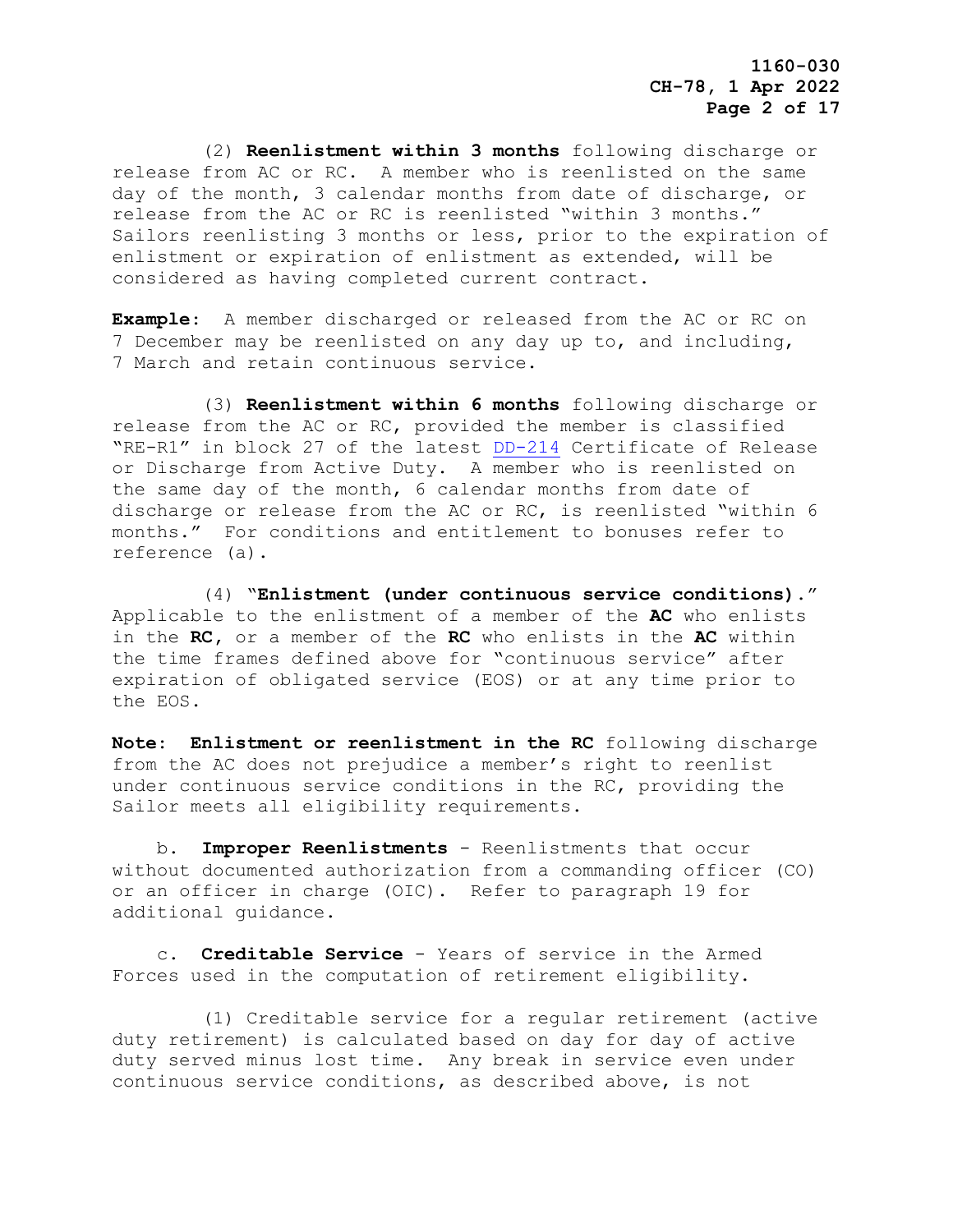considered to be credible for active duty retirement computation.

 (2) Creditable service for a non-regular retirement (reserve retirement) is calculated by the number of qualifying years achieved. A break in service, even under continuous service conditions, as described above, may still count for eligibility of a non-regular retirement, providing all other prerequisites have been met to allow for a qualifying year. Refer to references (b) and (c) to determine what constitutes a qualifying year.

## 3. **Eligibility Requirements**

a. Members reenlisting in the AC or RC must be:

(1) U.S. citizens;

(2) Noncitizen nationals; or

 (3) Immigrant alien members who have been lawfully admitted into the U.S. under an immigrant alien visa for permanent residence.

 (a) An immigrant alien who is presently serving satisfactorily in the AC or RC is eligible to reenlist in the Navy without being required to apply for U.S. citizenship.

 (b) An immigrant alien who has been in the United States for 4 years beyond the age of majority, who has been lawfully admitted, and who holds an I-551 Permanent Resident Card is eligible for enlistment or reenlistment in the Navy without being required to apply for U.S. citizenship.

 b. To be eligible for reenlistment in the AC or RC, members must have been separated from the AC or RC by reason of expiration of enlistment or active obligated service (OBLISERV), fulfillment of military service obligation (MSO), or convenience of the Government. Additionally, the member must:

(1) Be medically qualified per reference (d);

 (2) Meet the eligibility standards prescribed, including high year tenure (HYT), as set forth in [MILPERSMAN 1160-120;](https://www.mynavyhr.navy.mil/References/MILPERSMAN/1000-Military-Personnel/)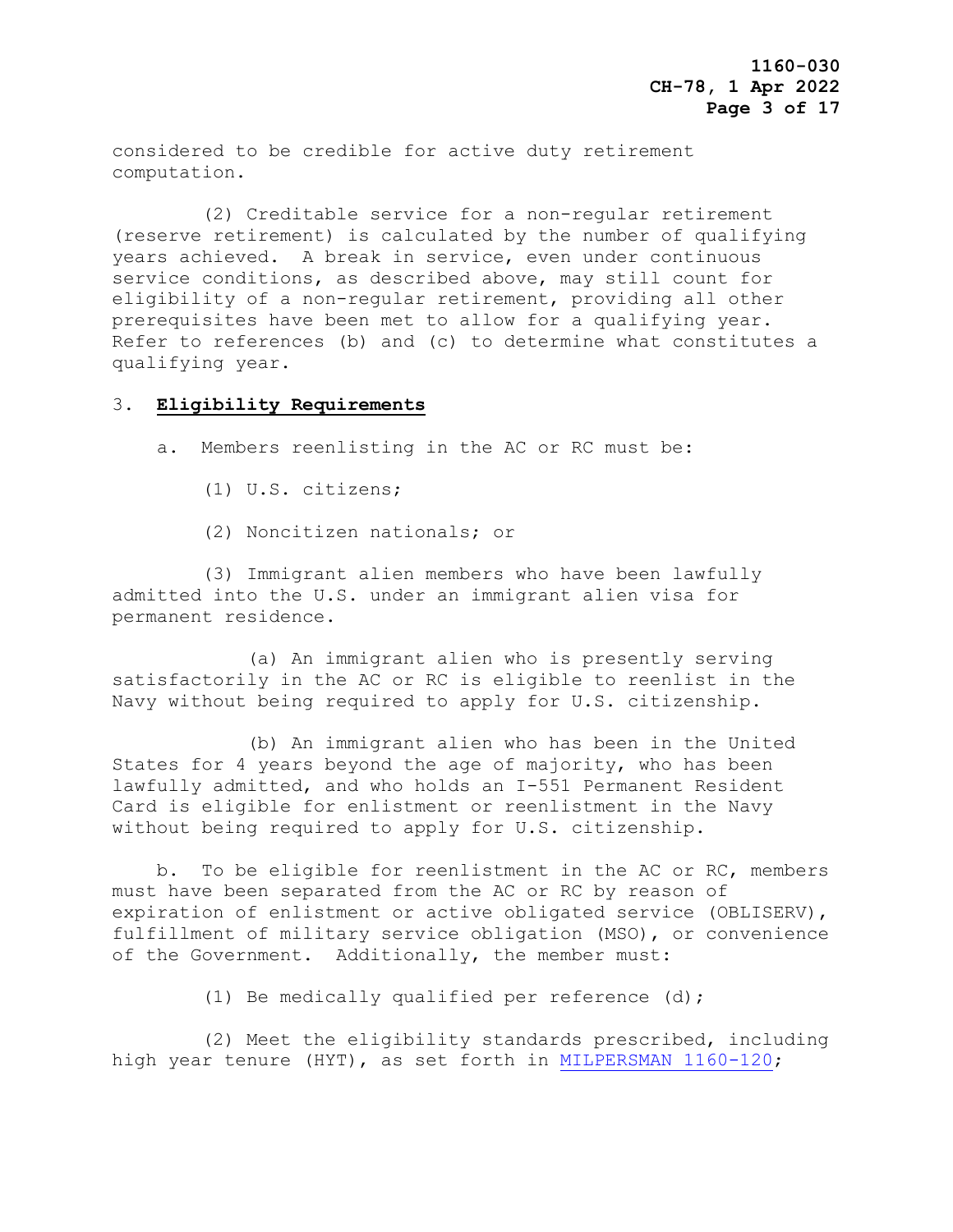(3) Have been recommended by his or her CO for reenlistment, as shown on the member's retention recommendation on the last evaluation per reference (e); and

 (4) If applicable, have an approved Career Waypoint-Reenlistment (C-WAY-REEN) application quota.

(5) Meet **professional growth criteria** as follows:

(a) Serving as a petty officer; or

 (b) Serving in pay grade E-3 and approved for selective reenlistment bonus (SRB) or change of branch from full time support (FTS) (BRCL-32) to a qualified rating or Navy enlisted classification (NEC) code in the AC (BRCL-11); and

 (c) The member must, at a minimum, receive a "promotable" recommendation and be recommended for retention as outlined in reference (e). Not observed evaluations are not considered graded.

 c. Service performed under a reenlistment that immediately follows discharge is counted toward fulfillment of statutory MSO in the case of members who incurred such obligation under the provisions of the **Military Selective Service Act**, as amended.

 d. To determine reenlistment eligibility for members not in compliance with physical fitness assessment (PFA) refer to reference (f).

 e. The physical standards for reenlistment are prescribed in chapter 15 of reference (d), which directs use of the periodic health assessment to determine suitability for continued service. Qualification for continued service should be based on the ability of members to perform the functions of their rating, rate, or occupational specialty without physical or medical limitations at sea, shore, or isolated duty.

 (1) Waivers of physical defects may be recommended per reference (d). Members who are classified as physically qualified for limited duty only must be given a physical examination, and a report must be forwarded, with appropriate recommendation, to Navy Personnel Command (NAVPERSCOM), Deployability Assessment Branch (PERS-454) via Chief, Bureau of Medicine and Surgery (BUMED) in sufficient time to permit a final determination prior to normal separation date.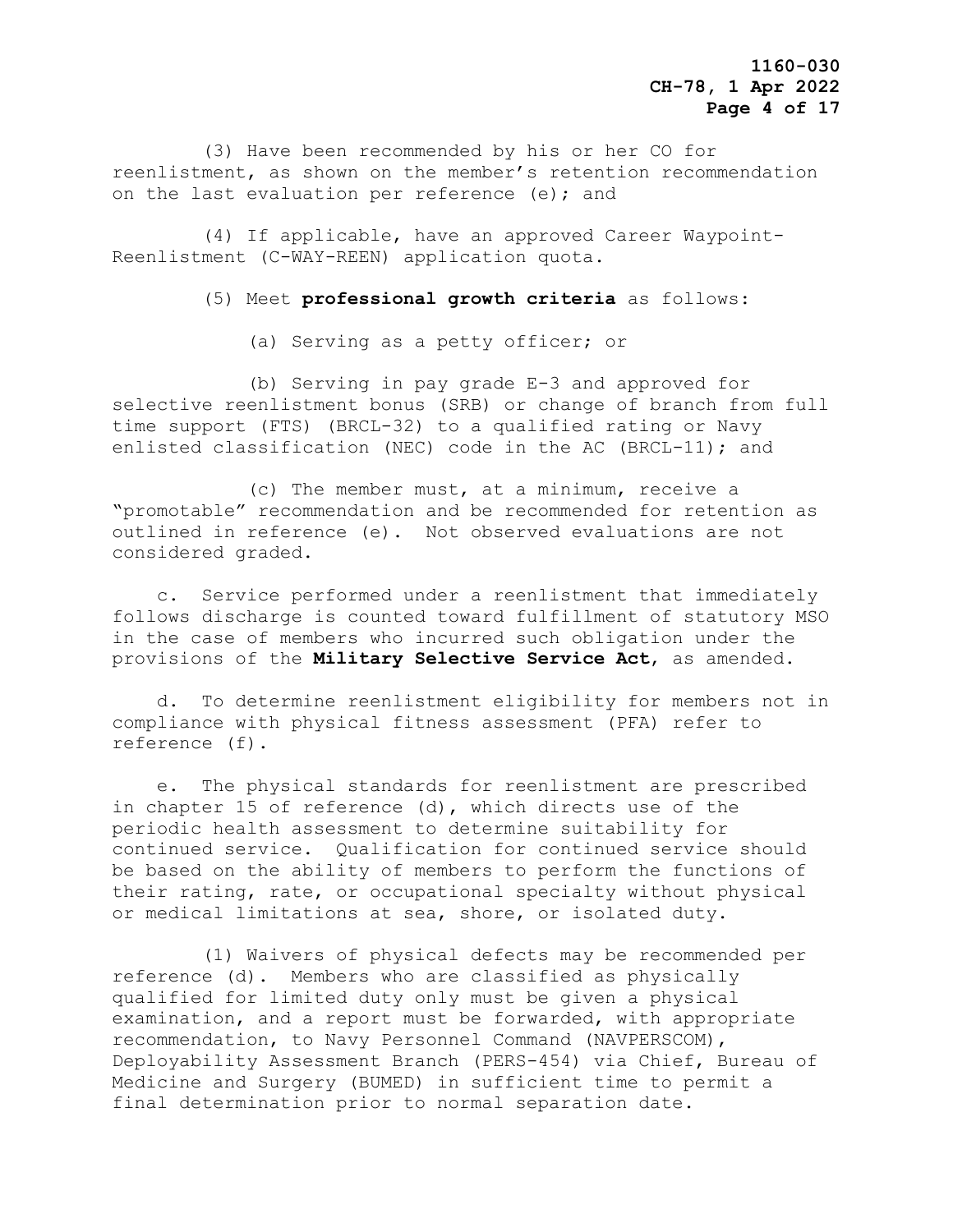(2) The CO of a Navy military treatment facility (MTF) is authorized to reenlist a member who is eligible and otherwise qualified, who so desires, and whose enlistment expires while in a patient status, provided it is anticipated that the member will be physically and otherwise qualified for full duty immediately upon discharge from hospitalization. Certification will be made on the report of physical examination for reenlistment that the member is in an inpatient status and that the defect or condition for which the member is undergoing treatment would be unlikely to hinder the member's performance upon return to full duty status immediately upon discharge from hospitalization. The MTF and servicing personnel support detachment (PSD) will ensure the operational screening is completed prior to availability report submission; see [MILPERSMAN 1300-800.](https://www.mynavyhr.navy.mil/References/MILPERSMAN/1000-Military-Personnel/1300-Assignment/)

 (3) Per reference (g), a member who has been found fit for continued naval service by a physical evaluation board (PEB) may not be denied reenlistment for the physical condition for which the member was reviewed and found fit by the PEB. Members must remain compliant with all other eligibility criteria identified in this article.

#### 4. **Term of Reenlistment**

 a. The term of enlistment or reenlistment in the AC or RC will be for a term of **2**, **3**, **4**, **5**, **or 6 years** per reference (b). The term of the enlistment contract must equal or exceed the period of service for which already obligated. **In all cases**, members reenlisting 3 months or less, prior to the normal expiration of enlistment or enlistment as extended, will be considered as having completed their current contract.

 b. Members are precluded from serving beyond their HYT, as outlined in [MILPERSMAN 1160-120](https://www.mynavyhr.navy.mil/References/MILPERSMAN/1000-Military-Personnel/1000-General/) or other management control directives, and will be authorized to reenlist for terms as reflected in the appropriate directive. The term of reenlistment will be dependent upon the member's length of service and HYT.

 c. FTS personnel must have a 24-month minimum reserve active duty obligation (RADO) for reenlistment. FTS personnel who reenlist will require that the RADO be the same as the term of reenlistment. RADO of less than 24 months must meet conditional extension criteria in [MILPERSMAN 1160-040.](https://www.mynavyhr.navy.mil/References/MILPERSMAN/1000-Military-Personnel/1000-General/)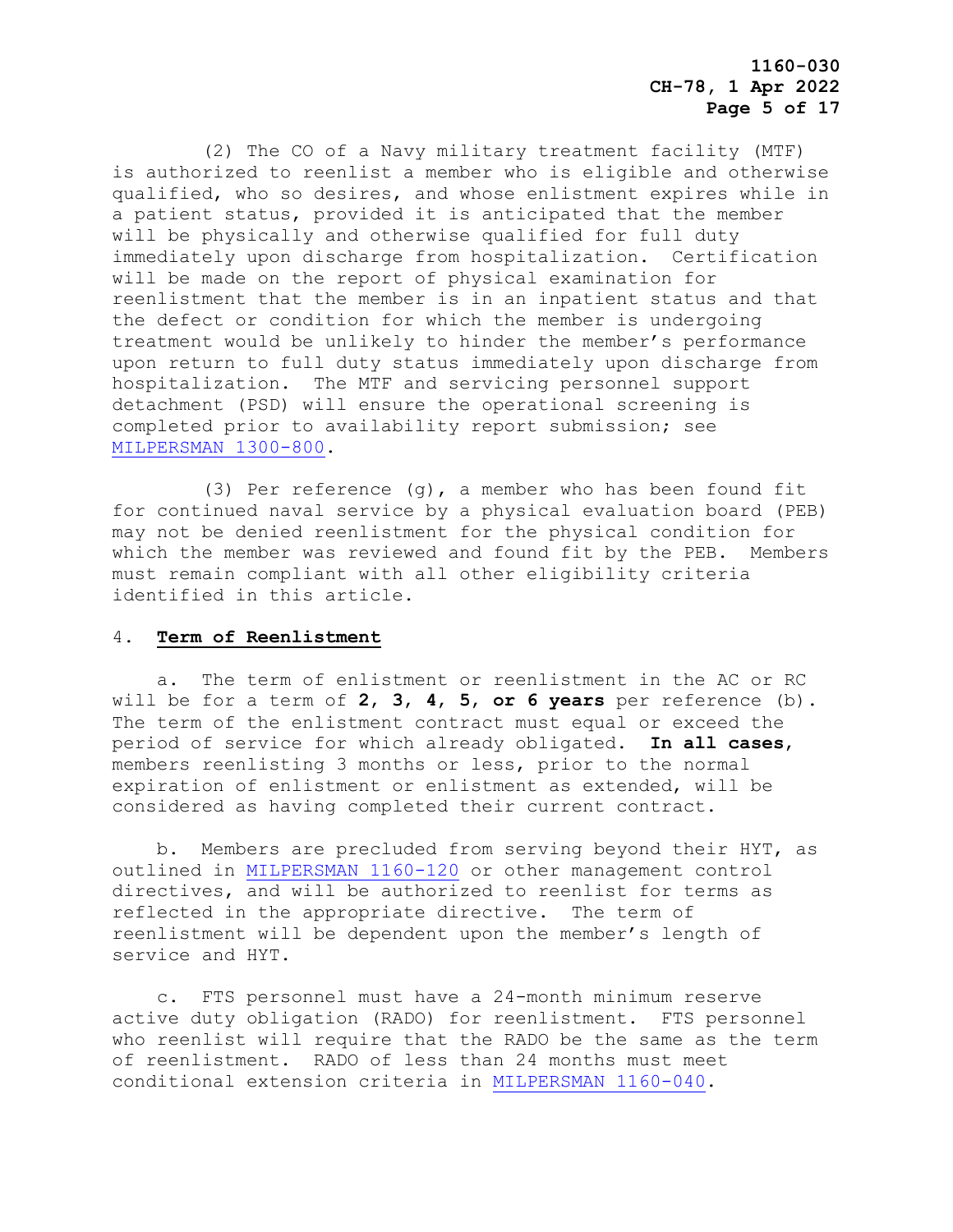d. Members initially enlisted in the AC and completing their statutory MSO in an RC capacity may enlist, provided such enlistment is effected under continuous service conditions and the Sailor meets all eligibility requirements previously discussed in this article.

#### 5. **Time Frames for Reenlistment**

 a. AC and RC Sailors who meet all eligibility requirements and who are physically qualified may be discharged and reenlisted at any time. RC personnel may be discharged at any time for the purpose of enlisting in the AC.

 b. RC members accepted for voluntary recall to active duty, including the FTS Program, that require:

 (1) OBLISERV in excess of the time remaining in their enlistment;

(2) Enlistment as extended by an operative extension; or

 (3) Service obligation under the MSO may be discharged and reenlisted in the RC on the same date of recall to active duty. Agreements by RC members to remain on active duty must be within the term of their current enlistment.

 c. RC members, for whom a request for a waiver of any nature must be submitted, are not eligible for reenlistment. Such cases are submitted for consideration to NAVPERSCOM, Reserve Personnel Service Branch (PERS-912) and must be processed per reference (h).

 d. Applicants for immediate reenlistment will be questioned regarding any civil offenses since the date of their previous enlistment. If an applicant indicates an earlier arrest for any reason, the applicant must be processed per reference (h).

 e. RC members on inactive duty enlistment contracts, who are participating in the RC, and who are eligible for reenlistment will be notified at least 6 months prior to the expiration of their enlistment or service obligation concerning such expiration and the procedures established for reenlistment processing.

 f. The Defense Joint Military Pay System recommends personnel reenlist at least 30 days prior to expiration of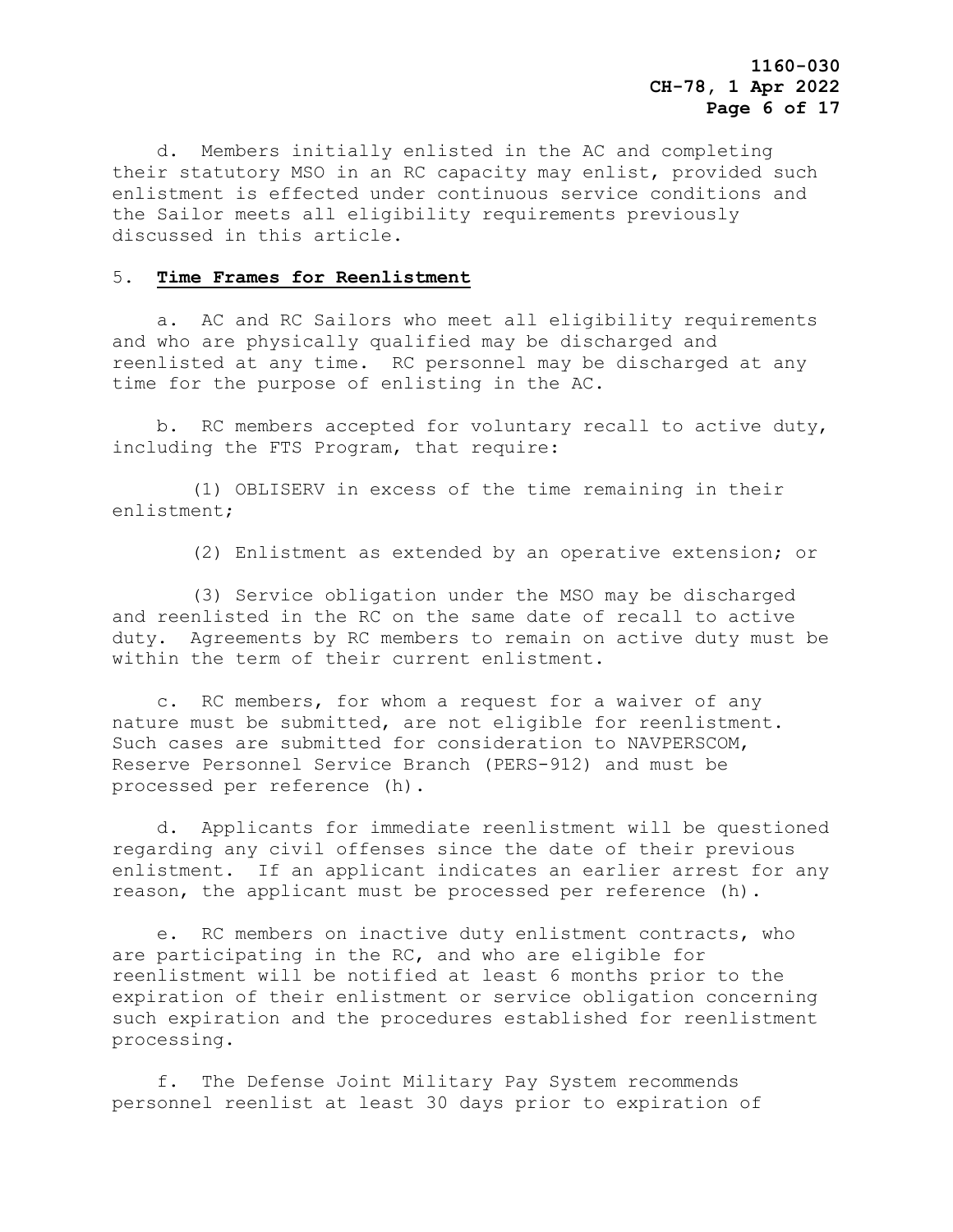obligated service (EAOS), or for RC their EOS, to avoid possible pay stoppage or discrepancies.

 g. Members should be counseled concerning possible loss of monetary benefits when reenlisting early. Consult reference (a) and this article for additional guidance.

6. **Early Reenlistments**. There is no requirement to forward request to NAVPERSCOM, Active Enlisted Programs Branch (PERS-811) for early reenlistment.

 a. This change applies to all Sailors, regardless of whether or not the member is subject to C-WAY-REEN approval. The term of the new enlistment contract must equal or exceed the period of service for which the member is already obligated.

 b. Members reenlisting under SRB or enlisted supervisor retention pay contracts must adhere to required additional OBLISERV requirements per references (a),  $(h)$ ,  $(i)$ ,  $(j)$ , and  $(k)$ .

 c. Members considering transferring education benefits should be counseled, as reenlisting early could interfere with transfer of those benefits outlined in reference (l).

7. **Conditional Reenlistments**. Conditional reenlistments for AC personnel require NAVPERSCOM (PERS-811) approval; RC personnel require NAVPERSCOM (PERS-812) approval as follows:

 a. If a member has an aggregate total of 48 months of operative extensions on current enlistment, is eligible for reenlistment, and meet one of the following requirements:

 (1) Is AC or FTS and requires additional active OBLISERV to enable transfer to the Fleet Reserve on a specific date prior to submission of such application;

**Note: Exception** - After receipt of the message of intent, the servicing PSD or the administrative office is the approval authority for personnel who require additional active OBLISERV to enable transfer to the Fleet Reserve on a specific date.

 (2) Has an approved application for transfer to special duty; or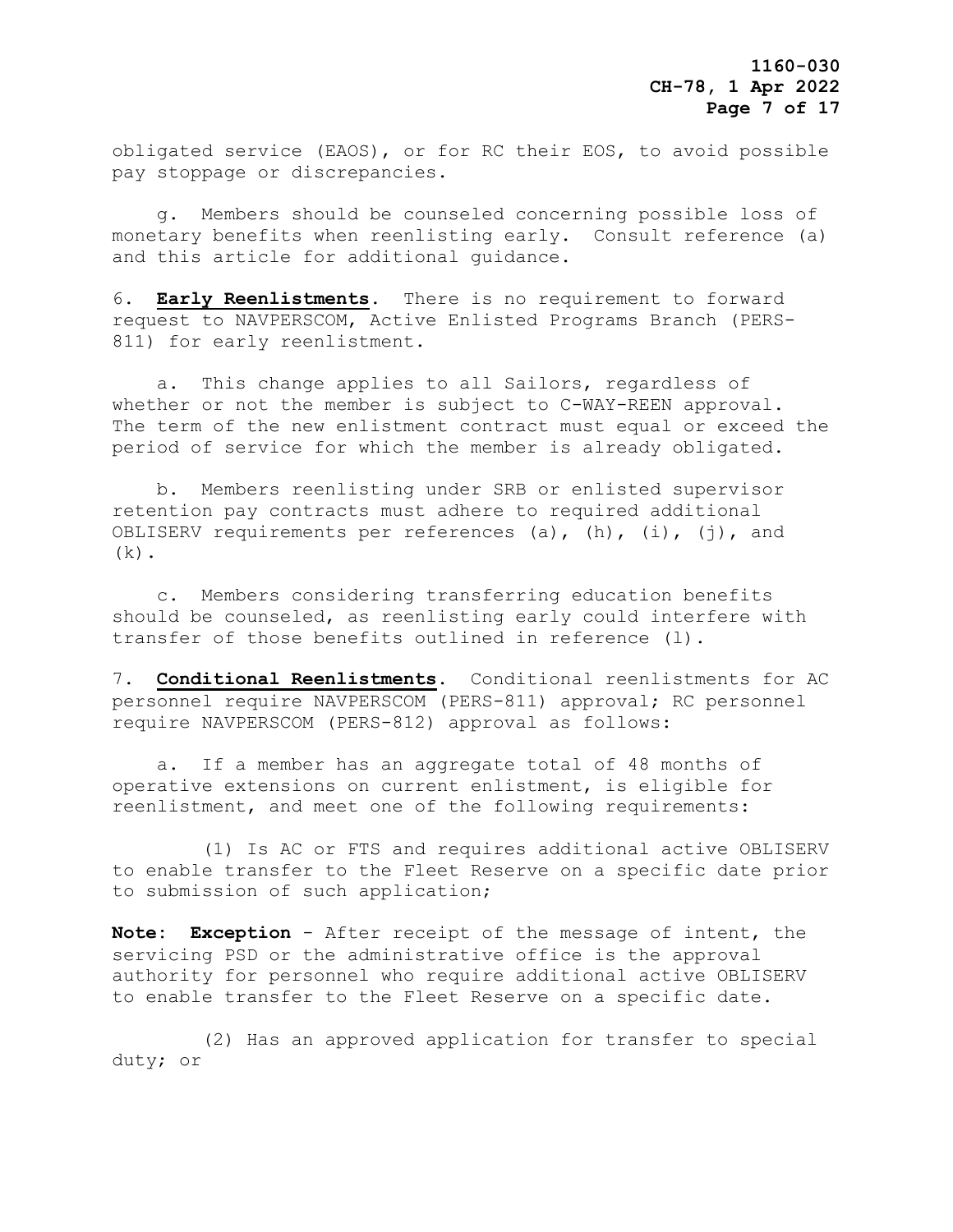(3) Requires additional OBLISERV to attend a Service school or to complete a tour of duty, whereas an extension of enlistment cannot be executed.

 b. Favorable consideration will be given for the purpose of immediate reenlistment when:

(1) Member is not eligible to extend enlistment; or

 (2) Member has an approved PFA readiness waiver for administrative separation (ADSEP) processing per reference (d). In this case, reenlistments must be for one 2-year term only. If member fails official PFA while on conditional reenlistment, process member for ADSEP within 45 days of PFA failure.

 c. Member with a combat-incurred injury, illness, disease, or defect (as determined by the PEB) who has more than 6 years, but less than 10 years of service, may request to reenlist for a term of 4 years. This will render member eligible to transfer Post-9/11 GI Bill benefits to member's dependents per reference (l). The request must be submitted to NAVPERSCOM, Career Administration Division (PERS-81) for approval of a conditional reenlistment. Requests that do not meet the eligibility criteria (as stated above) will be rejected. If NAVPERSCOM (PERS-81) recommends disapproval of the member's request, the request must be forwarded to the secretarial level - Assistant Secretary of the Navy (Manpower and Reserve Affairs) (ASN MR&A) for final decision with a recommendation from the Chief of Naval Personnel (CHNAVPERS) via the Office of the Chief of Naval Operations (OPNAV), Military Personnel, Plans, and Policies Division (N13). Reenlistment request must be approved prior to member being retired or separated due to disability or other reason.

#### 8. **Criteria for Preferred Reenlistment (RE-R1)**

 a**.** Use the table below for criteria for preferred reenlistment (RE-R1) (if RE-R1 is not applicable use RE-1 or as service record warrants):

| Reenlistment<br>Point   | Pay<br>grades | Qualifying Criteria                 |
|-------------------------|---------------|-------------------------------------|
| Less than 8<br>years of | below         | $ E-3$ and $ RE-R1$ not applicable. |
| service                 | $F - 4$       | Pass E-5 advancement exam.          |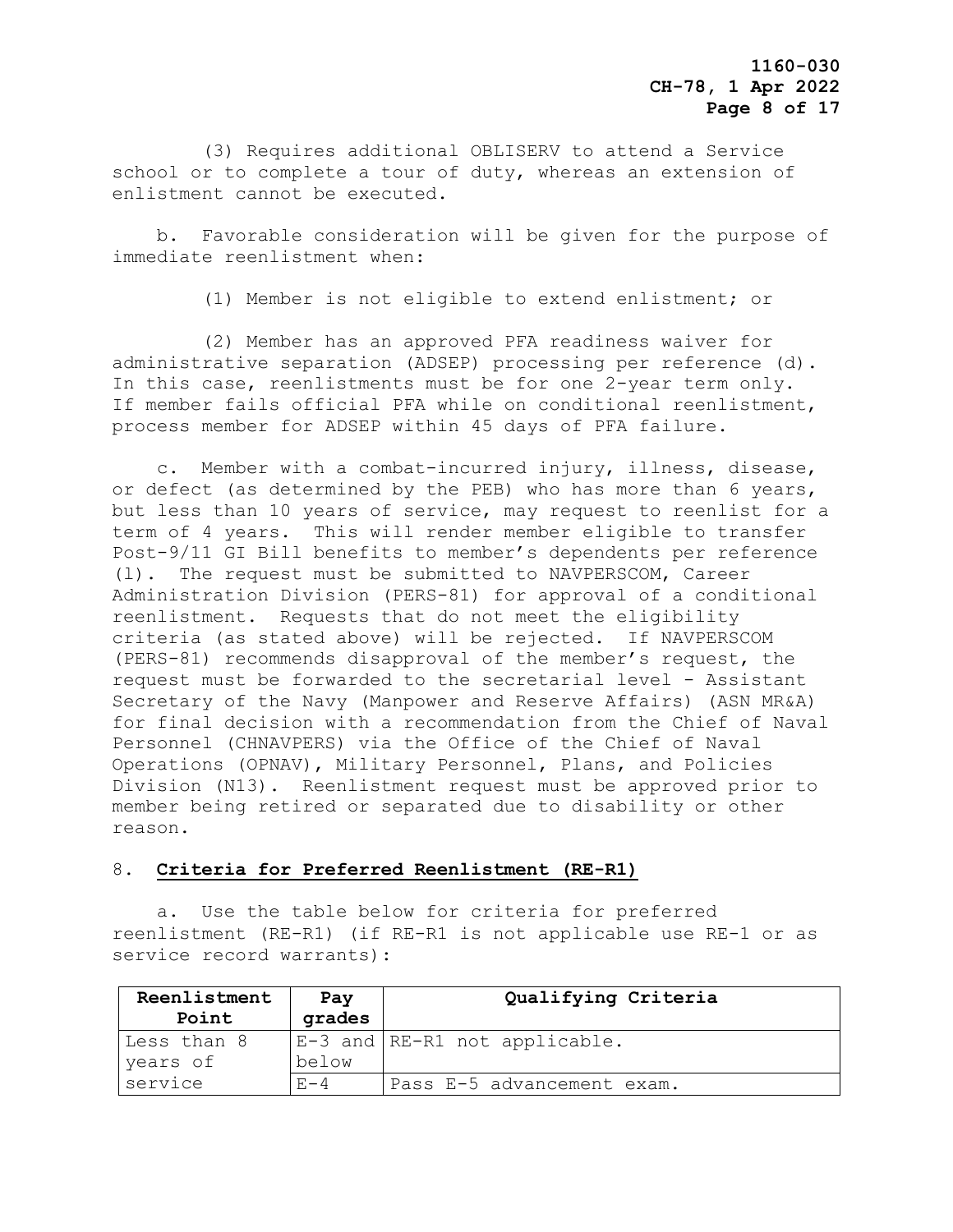## **1160-030 CH-78, 1 Apr 2022 Page 9 of 17**

| $(YOS) - AC/FTS$ |       | Have overall trait average 2.5 or                |
|------------------|-------|--------------------------------------------------|
| personnel        |       | above.                                           |
|                  |       | $E-5$ and Overall trait average of 3.0 or above. |
| 12 YOS-RC        | above | No performance mark below 2.0 in any             |
| personnel        |       | trait.                                           |

| 8 to 20 YOS-  |       | E-4 and RE-R1 not applicable.                    |
|---------------|-------|--------------------------------------------------|
| AC/FTS        | below |                                                  |
| personnel     | $E-5$ | RE-R1 not applicable for AC or FTS E-            |
|               |       | 5's being separated due to HYT.                  |
| 12 to 20 YOS- |       | $E-5$ and Overall trait average of 3.0 or above. |
| RC personnel, | above | No performance mark below 2.0 in any             |
| except FTS)   |       | trait.                                           |
| Beyond 20     |       | $E-6$ and $RE-RI$ not applicable. $E-6$ RC       |
| YOS           | below | personnel, (except FTS) are authorized           |
|               |       | to 22 YOS.                                       |
|               |       | $E-7$ and No performance mark below 2.0 in any   |
|               | above | trait during 48 months immediately               |
|               |       | preceding reenlistment or EAOS/EOS.              |

**Note**: Per reference (m), personnel separated due to reenlistment denial via the C-WAY-REEN module must receive a reentry code of "RE-1E."

 b. AC members who are within 2 years of qualifying for transfer to the Fleet Reserve and RC members who are entitled to be credited with at least 18, but not more than 20 years of qualifying service, may not be separated or denied reenlistment under the provisions of reference (b), unless separated under any other provision of law and as set forth in reference (m).

9. **Criteria for Not Recommended for Reenlistment (RE-4)**. Use

the below table for criteria for reenlistment (RE-4) determination: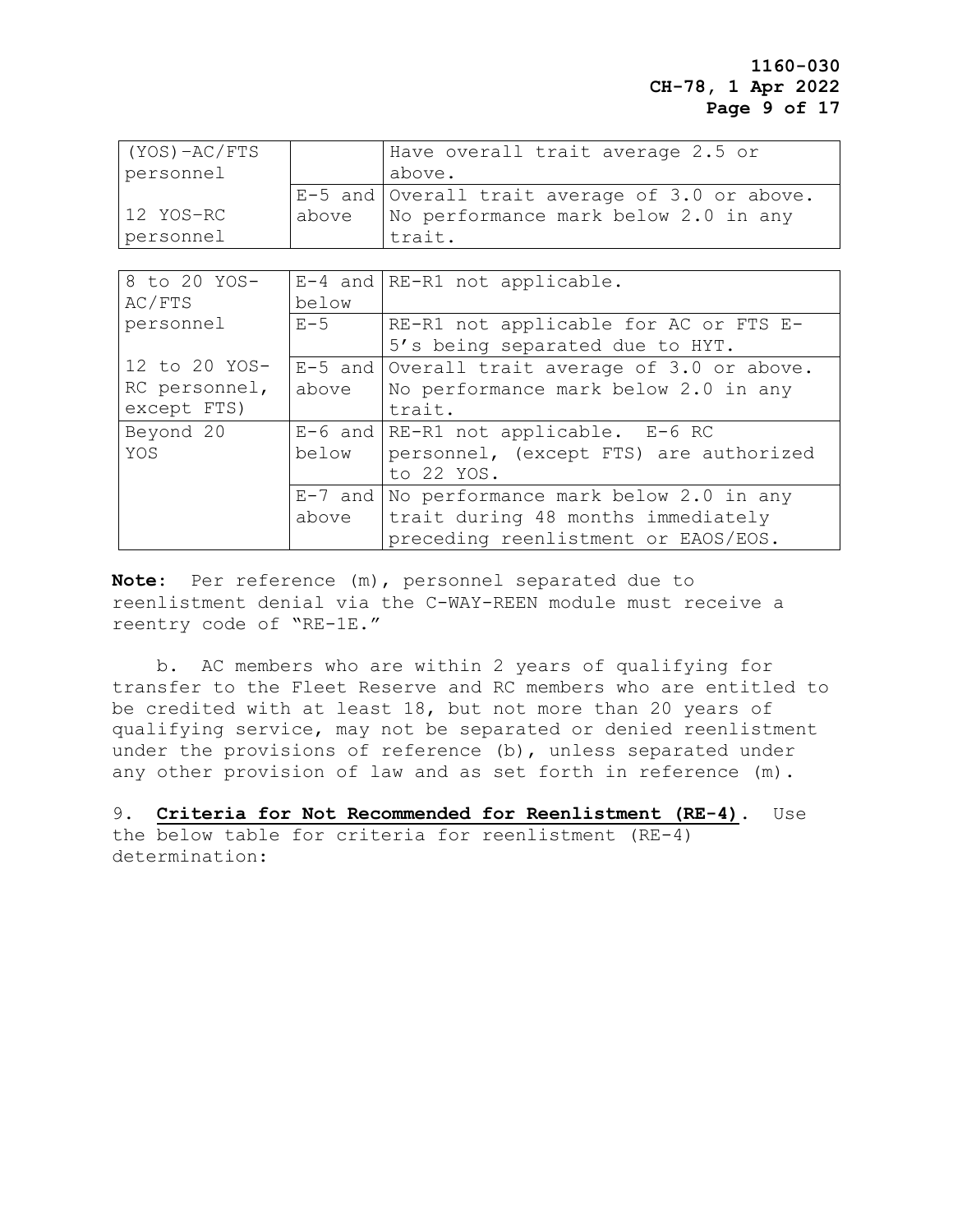**1160-030 CH-78, 1 Apr 2022 Page 10 of 17**

| Pay Grades     | Qualifying Criteria                                                                                                                                                                                                                                                           |
|----------------|-------------------------------------------------------------------------------------------------------------------------------------------------------------------------------------------------------------------------------------------------------------------------------|
| All pay grades | Have had one general or special court-martial<br>conviction, two summary court-martial<br>convictions, or a combination of more than two<br>non-judicial punishments or summary court-<br>martial convictions in the year preceding<br>EAOS/EOS or desired reenlistment date; |
|                | RC personnel who fail to fully comply with<br>initial active duty recall orders;                                                                                                                                                                                              |
|                | Have been administratively reduced in rate,<br>detached for cause, or issued a letter of<br>substandard service; or                                                                                                                                                           |
|                | Not recommended for reenlistment by the CO.                                                                                                                                                                                                                                   |

| $E-1$ and $E-2$ | All receive "RE-4" for failure to meet                                                                                                                                                                                                                 |
|-----------------|--------------------------------------------------------------------------------------------------------------------------------------------------------------------------------------------------------------------------------------------------------|
|                 | professional growth criteria, except in                                                                                                                                                                                                                |
|                 | special 2-year obligation programs.                                                                                                                                                                                                                    |
| $E-3$           | All who fail to meet professional growth                                                                                                                                                                                                               |
|                 | criteria described in "Criteria for Preferred                                                                                                                                                                                                          |
|                 | Reenlistment" block.                                                                                                                                                                                                                                   |
| $E-4$ and below | Average of less than 2.0 in any trait during<br>current enlistment on enlisted performance<br>evaluations.                                                                                                                                             |
| E-5 and above   | Received two or more marks of 2.0 or below in<br>same trait on enlisted performance evaluations<br>during past 36 months; unless specifically<br>assigned due to PFA failures. If marks are<br>the result of PFA failure refer to reference<br>$(f)$ ; |
|                 | Received any mark of 1.0 or below (in any<br>trait) within 1 year prior to EAOS/EOS or<br>reenlistment request; or                                                                                                                                     |
|                 | Less than 2.5 average in any trait during<br>current enlistment.                                                                                                                                                                                       |

10. **Criteria for Discharge from Fleet Reserve for Enlistment or Reenlistment**. A member may be discharged from the Fleet Reserve for purpose of immediate enlistment or reenlistment in the AC, provided the following criteria are met and Bureau of Naval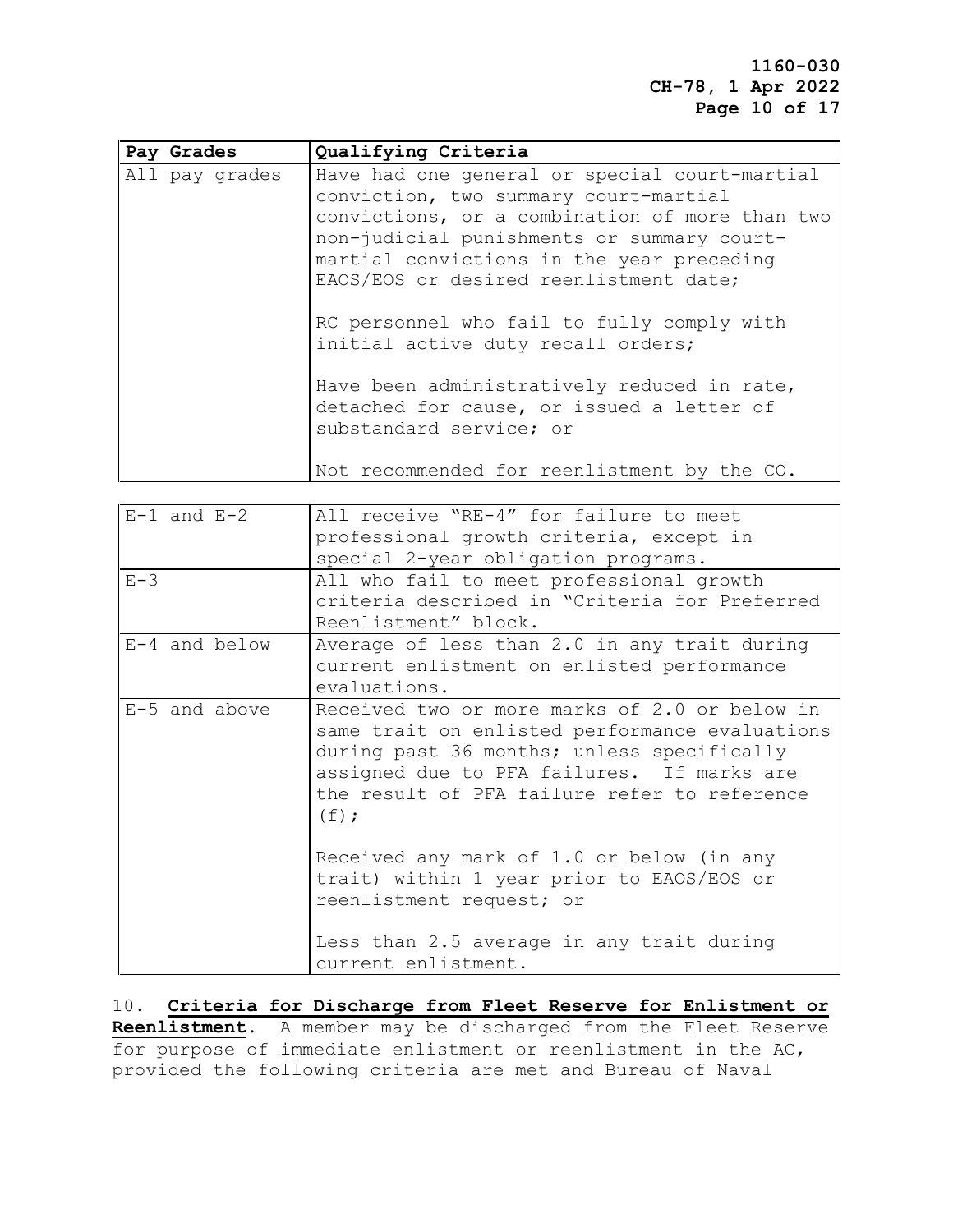Personnel (BUPERS), Enlisted Community Management (BUPERS-32) approval is obtained:

 a. Such enlistment or reenlistment is restricted to critical or non-critical ratings with critical NECs, and member must meet all requirements of the Navy occupational standard;

 b. Must not have been released from active duty status for more than 4 years and have a reenlistment code of "RE-2;" and

 c. Enlistment or reenlistment must not exceed HYT standards set forth in [MILPERSMAN 1160-120.](https://www.mynavyhr.navy.mil/References/MILPERSMAN/1000-Military-Personnel/1000-General/)

 d. A signed acknowledgment by the member stating that participation in the Survivor Benefit Plan automatically ceases upon enlistment or reenlistment, and such benefits become those applicable to AC personnel. This acknowledgment is to be annotated on member's permanent [NAVPERS 1070/613](https://www.mynavyhr.navy.mil/References/Forms/NAVPERS/) Administrative Remarks. [NAVPERS 1070/613](https://www.mynavyhr.navy.mil/References/Forms/NAVPERS/) may be accessed by using the following Web address: [http://www.public.navy.mil/bupers](http://www.public.navy.mil/bupers-npc/reference/forms/NAVPERS/Pages/default.aspx)[npc/reference/forms/NAVPERS/Pages/default.aspx.](http://www.public.navy.mil/bupers-npc/reference/forms/NAVPERS/Pages/default.aspx)

11. **Members Who May Not Be Discharged for Reenlistment**. The following members on active duty may not be discharged prior to normal expiration of enlistment and reenlisted:

 a. Members in transit following permanent change of station orders where the members would thereby become entitled to mileage payments in excess of those they would otherwise be entitled if discharged and reenlisted at their last permanent duty station. (COs may discharge and reenlist members where excess mileage payments are not involved and was recommended for reenlistment by the member's former CO.) As used in this paragraph, "in transit" does not include members in the following status:

- (1) Temporary duty;
- (2) Temporary duty under instruction; or
- (3) Temporary additional duty under instruction;

 b. Members who have submitted an application for, or who are in receipt of, authorization for transfer to the Fleet Reserve; if members have enough OBLISERV for such transfer see paragraph 7 of this article for conditional reenlistment;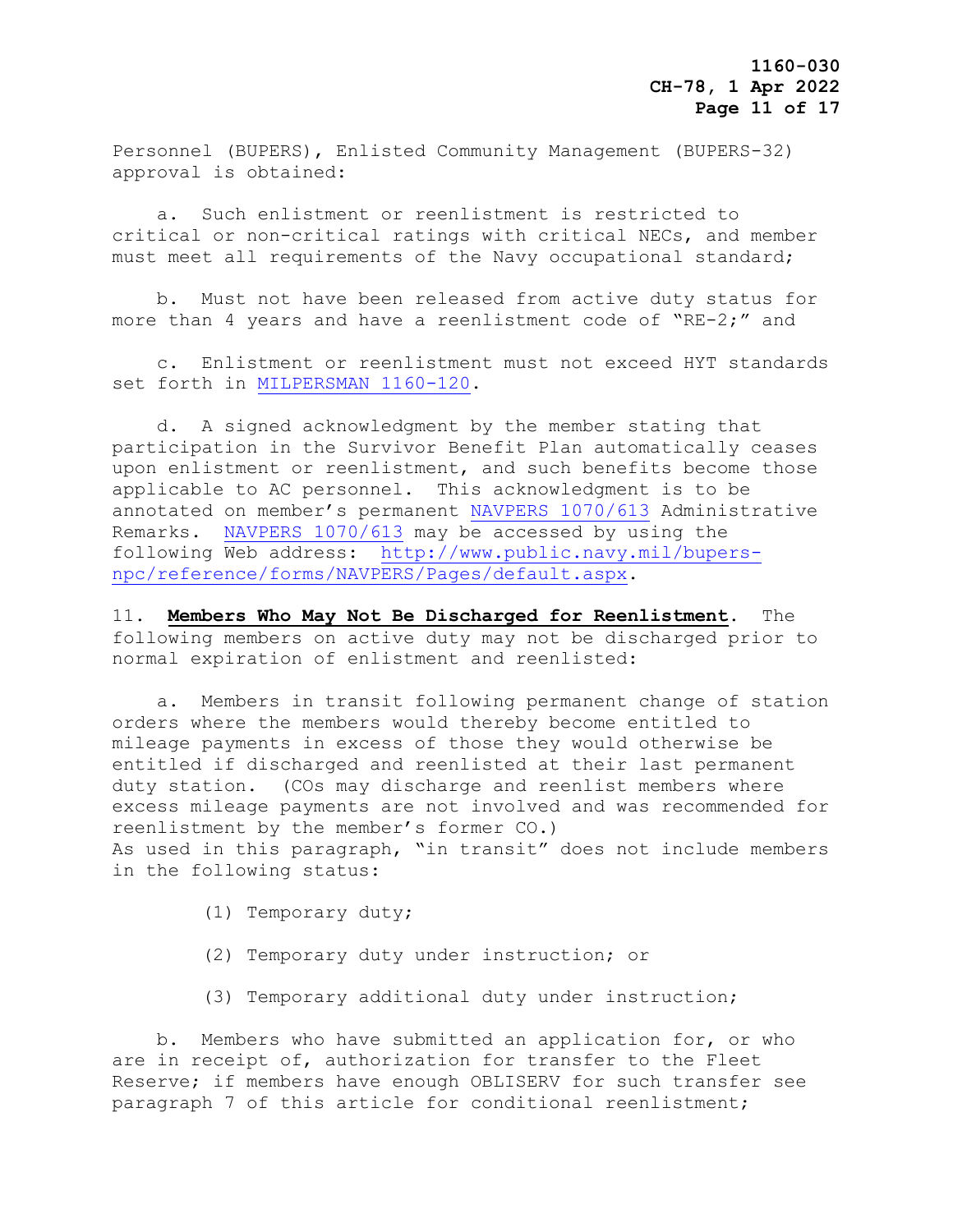c. Members who have been selected for warrant or commissioned grade in any of the Armed Forces, whose expiration of enlistment (including extensions) is subsequent to date of appointment or commissioning;

 d. Members who are pursuing a course of instruction leading to a commission, except as specifically provided in other instructions issued by NAVPERSCOM or Commander, Naval Education and Training Command (CNETC);

 e. Members temporarily assigned to a ship or station for humanitarian reasons must request to be discharged for reenlistment via [NAVPERS 1306/7](https://www.mynavyhr.navy.mil/References/Forms/NAVPERS/) Enlisted Personnel Action Request, and must be approved by NAVPERSCOM (PERS-81) with concurrence from the NAVPERS, HUMMS Reassign/Early Returns Coordinator (PERS-40HH). [NAVPERS 1306/7](https://www.mynavyhr.navy.mil/References/Forms/NAVPERS/) may be accessed by using the following Web address: [http://www.public.navy.mil/bupers](http://www.public.navy.mil/bupers-npc/reference/forms/NAVPERS/Pages/default.aspx)[npc/reference/forms/NAVPERS/Pages/default.aspx;](http://www.public.navy.mil/bupers-npc/reference/forms/NAVPERS/Pages/default.aspx)

 f. Members who have been recalled to active duty as USNR (active) or U.S. Naval Fleet Reserve (USNFR) (active) through the Indefinite Recall Program may not continue on active duty or reenlist USN without approval from BUPERS-32.

 g. Members undergoing investigation for alleged offenses awaiting non-judicial punishment or trial by courts-martial, undergoing non-judicial punishment, or serving sentence by courts-martial, including probation with respect to a suspended punitive discharge or confinement; or

 h. Members who have rendered themselves ineligible per reference (f).

12. **Discharge After Executing Agreement**. Members who have executed agreements to extend their enlistments may be discharged **prior to the date the extension would become operative** and reenlisted per this article. The term for which they reenlist must be **equal to or greater than the total obligation, including the extension being canceled**. Review the OBLISERV requirements for SRB and recoupment procedures outlined in the most recent SRB NAVADMIN.

13. **Procedures for Personnel Assigned to Individual Ready Reserve (IRR)/Active Status Pool (ASP).** Members of the IRR/ASP may be reenlisted by mail. In lieu of a physical examination,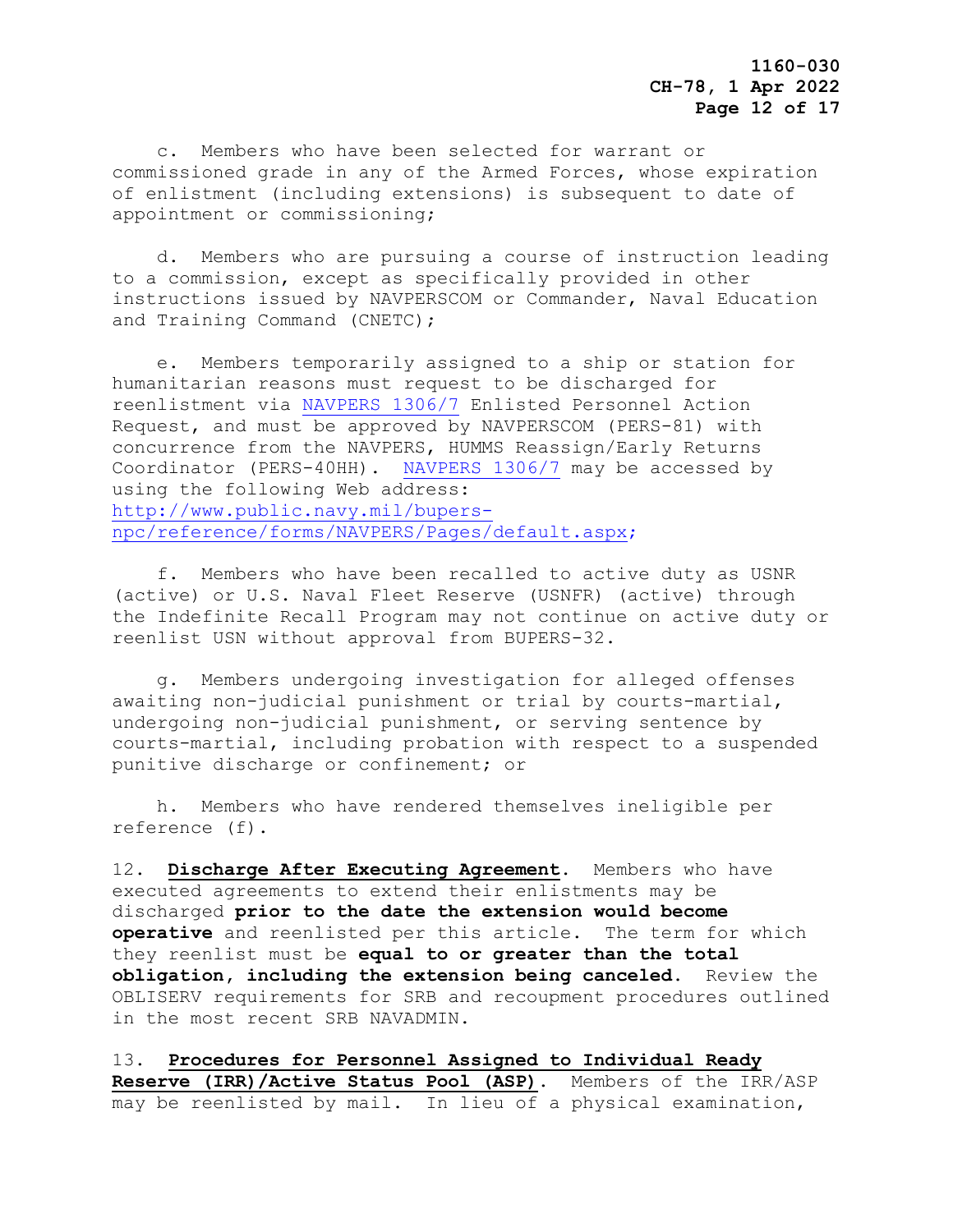the member must submit a signed statement that, to the best of the member's knowledge and belief, member's physical condition is substantially the same as when the member was last physically examined by the Navy. The **Oath of Allegiance**, which is mandatory, must be administered by a commissioned officer of any component of the Navy, Marine Corps, Army, Air Force, or Coast Guard (active, inactive, or retired).

## 14. **Payment for Unused Leave**, **Recoupment of Reenlistment Bonus**, **and Other Monetary Entitlements**

 a. Information on reenlistment bonus, mileage, or lump-sum payment for unused leave pertaining to reenlistment is contained in reference (c). Personnel must be fully and properly apprised of monetary entitlements.

 b. A member serving on a Navy Reserve enlistment contract on active duty (including FTS canvasser recruiter) desiring discharge and reenlistment may have the unearned portion of the bonus (if paid) recouped per references (a) and (k).

15. **Location of Reenlistment**. Reenlistment under continuous service conditions may be effected:

 a. On board the activity from which discharged within 24 hours following discharge. Reenlistment may be effected on board ship while at sea, provided the necessary pre-reenlistment checklist, including physical exam, has been met. A member transferred to an activity for discharge purposes may be reenlisted per this article. Upon being reenlisted on board the activity to which permanently attached, such member will be retained on board for duty. Persons reenlisting at the activity to which transferred for discharge must be made available for orders per [MILPERSMAN 1306-1700.](https://www.mynavyhr.navy.mil/References/MILPERSMAN/1000-Military-Personnel/1300-Assignment/)

 b. After more than 24 hours following discharge, reenlistment must be effected only at a Navy recruiting station, unless otherwise authorized by specific instructions of NAVPERSCOM. Reenlistment may be effected for the terms specified in recruiting instructions, but must be effected within the time period prescribed in paragraph 5 of this article, for continuous service credit. For conditions and entitlement to any bonuses consult appropriate directives.

16. **Enlisted Personnel with 30 Years' Active Service**. Active service obligation beyond 30 years normally will be considered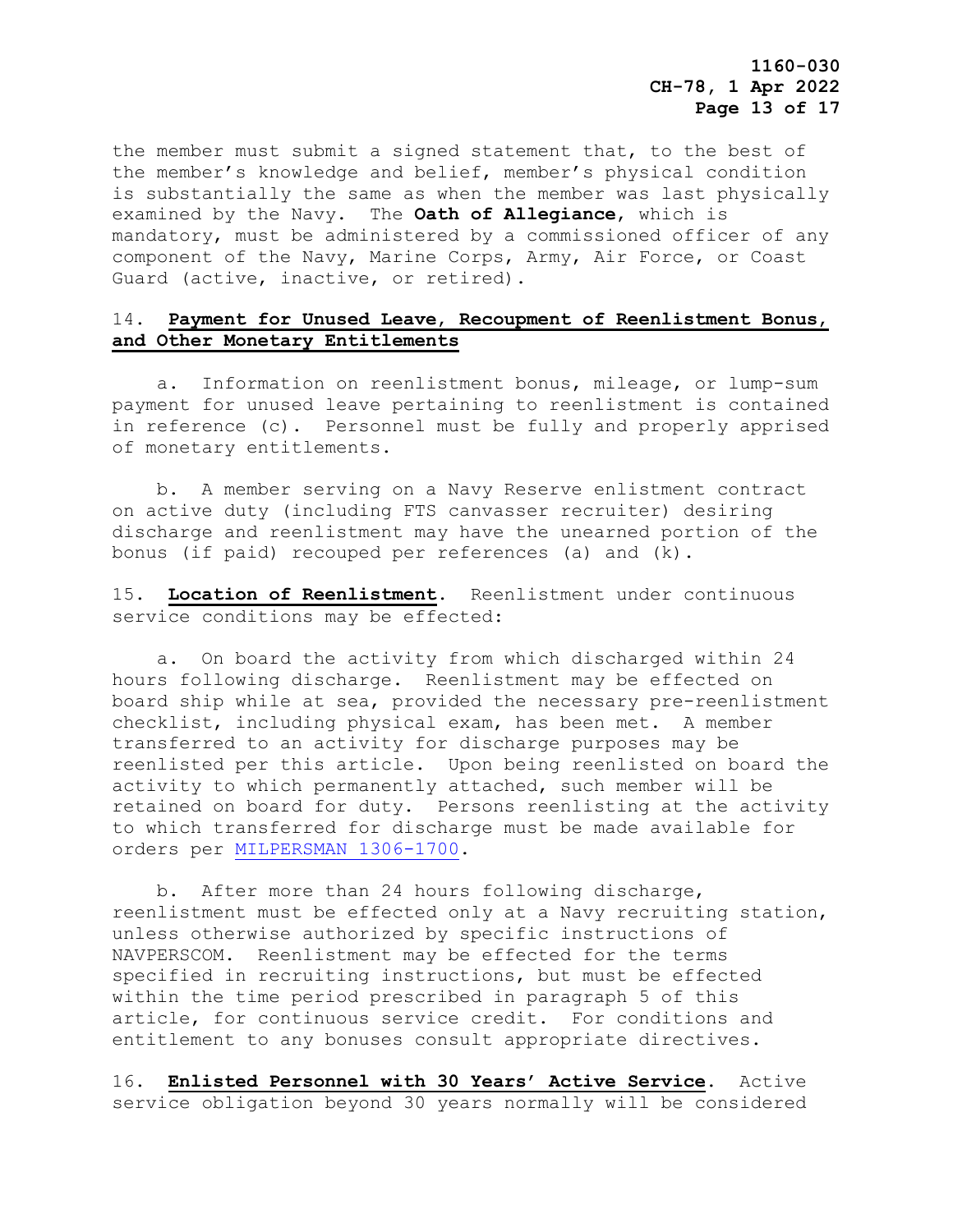**1160-030 CH-78, 1 Apr 2022 Page 14 of 17**

for personnel serving in pay grade E-9 only. However, in any case, active service obligation beyond 30 years is not authorized without prior HYT approval from BUPERS-32 and OPNAV (N13).

## 17. **Official Military Personnel File (OMPF) Updated Upon**

**Reenlistment**. Servicing personnel offices will ensure the electronic service record (ESR) reenlistment closeout function is executed when a member reenlists and the following ESR documents are submitted to the member's OMPF along with the reenlistment contract:

a. [NAVPERS 1070/880](https://www.mynavyhr.navy.mil/References/Forms/NAVPERS/) Awards Record;

 b. [NAVPERS 1070/881](https://www.mynavyhr.navy.mil/References/Forms/NAVPERS/) Training, Education, and Qualifications History;

c. [NAVPERS 1070/886](https://www.mynavyhr.navy.mil/References/Forms/NAVPERS/) Member Data Summary;

d. [NAVPERS 1070/605](https://www.mynavyhr.navy.mil/References/Forms/NAVPERS/) History of Assignments; and

 e. Permanent [NAVPERS 1070/613](https://www.mynavyhr.navy.mil/References/Forms/NAVPERS/) Administrative Remarks created at time of reenlistment.

#### 18. **Not Eligible for Reenlistment**

 a. Members who do not meet all the aforementioned requirements may not be enlisted or reenlisted without the consent of NAVPERSCOM (PERS-81).

 b. RC personnel may not reenlist in the AC without approval from the BUPERS (BUPERS-32).

 c. FTS personnel may not reenlist in the AC (BRCL-11), likewise AC into the FTS community (BRCL-32), without approval from the BUPERS (BUPERS-32).

#### 19. **Improper Reenlistment**

 a. Reenlistment without the CO's or OIC's retention recommendation and without C-WAY-REEN approval (if required), processed by any means, is considered improper. Two elements that constitute a proper reenlistment are: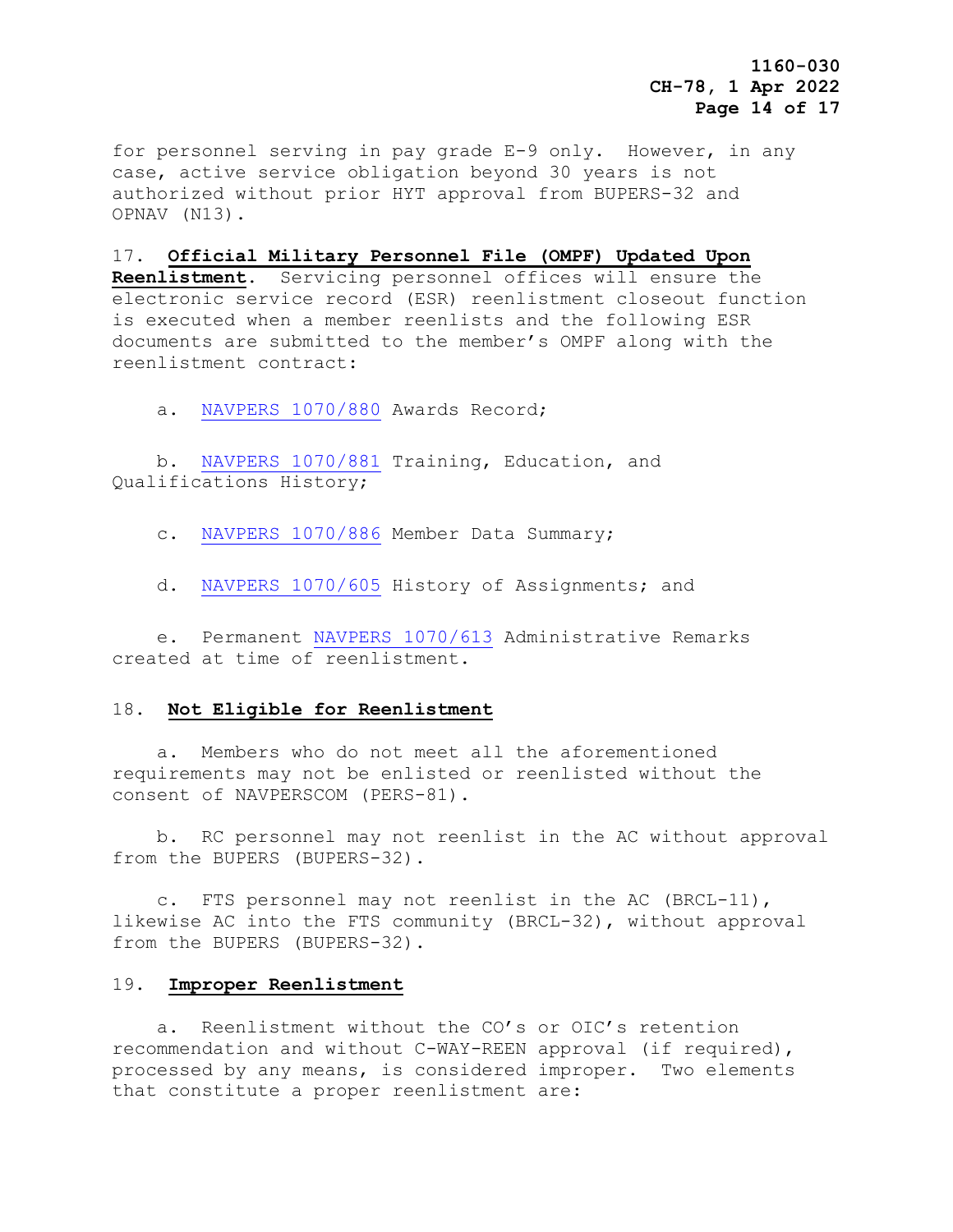(1) Retention recommendation by a member's CO or OIC, found in block 47 of [NAVPERS 1616/26](https://www.mynavyhr.navy.mil/References/Forms/NAVPERS/) Evaluation Report & Counseling Record (E1-E6). Chief petty officers are considered recommended for retention, unless specifically not recommended in block 41 of [NAVPERS 1616/27](https://www.mynavyhr.navy.mil/References/Forms/NAVPERS/) Evaluation and Counseling Record (E7-E9) or a recommendation is later withdrawn by a member's CO or OIC via naval correspondence. [NAVPERS 1616/26](https://www.mynavyhr.navy.mil/References/Forms/NAVPERS/) and [1616/27](https://www.mynavyhr.navy.mil/References/Forms/NAVPERS/) may be accessed by using the following Web address: [http://www.](http://www.public.navy.mil/bupers-npc/reference/forms/NAVPERS/Pages/default.aspx)  [public.navy.mil/bupers-npc/reference/ forms/NAVPERS/ Pages/](http://www.public.navy.mil/bupers-npc/reference/forms/NAVPERS/Pages/default.aspx)  [default.aspx.](http://www.public.navy.mil/bupers-npc/reference/forms/NAVPERS/Pages/default.aspx)

 (2) If applicable, C-WAY-REEN approval granted by the BUPERS, Enlisted Community Manager (BUPERS-32) for any member directed to use the C-WAY-REEN process.

 b. COs and OICs, servicing PSDs, personnel offices, and the individual Service member must consider the following:

 (1) COs and OICs will ensure such improper reenlistments do not occur.

 (2) Servicing PSDs, personnel offices, and their respective supporting offices must provide oversight to preclude erroneous and fraudulent entries into personnel systems, such as Navy Standard Integrated Personnel System (NSIPS) from occurring.

 (3) A reenlistment contract which has been determined to be improper is not binding on the Department of the Navy. A member may be separated on the basis of erroneous reenlistment, per [MILPERSMAN 1910-130,](https://www.mynavyhr.navy.mil/References/MILPERSMAN/1000-Military-Personnel/1900-Separation/) and or the best interest of the Service per [MILPERSMAN](https://www.mynavyhr.navy.mil/References/MILPERSMAN/1000-Military-Personnel/1900-Separation/) 1910-164.

 (4) Reenlistment contracts with clerical errors do not invalidate the contract and are not considered improper reenlistments.

 (a) Written request, with documentary evidence (when appropriate), should be submitted to NAVPERSCOM, Records Management Policy Branch (PERS-313) to execute the following corrections:

 1. Obvious clerical errors (e.g., name, social security number, date of birth);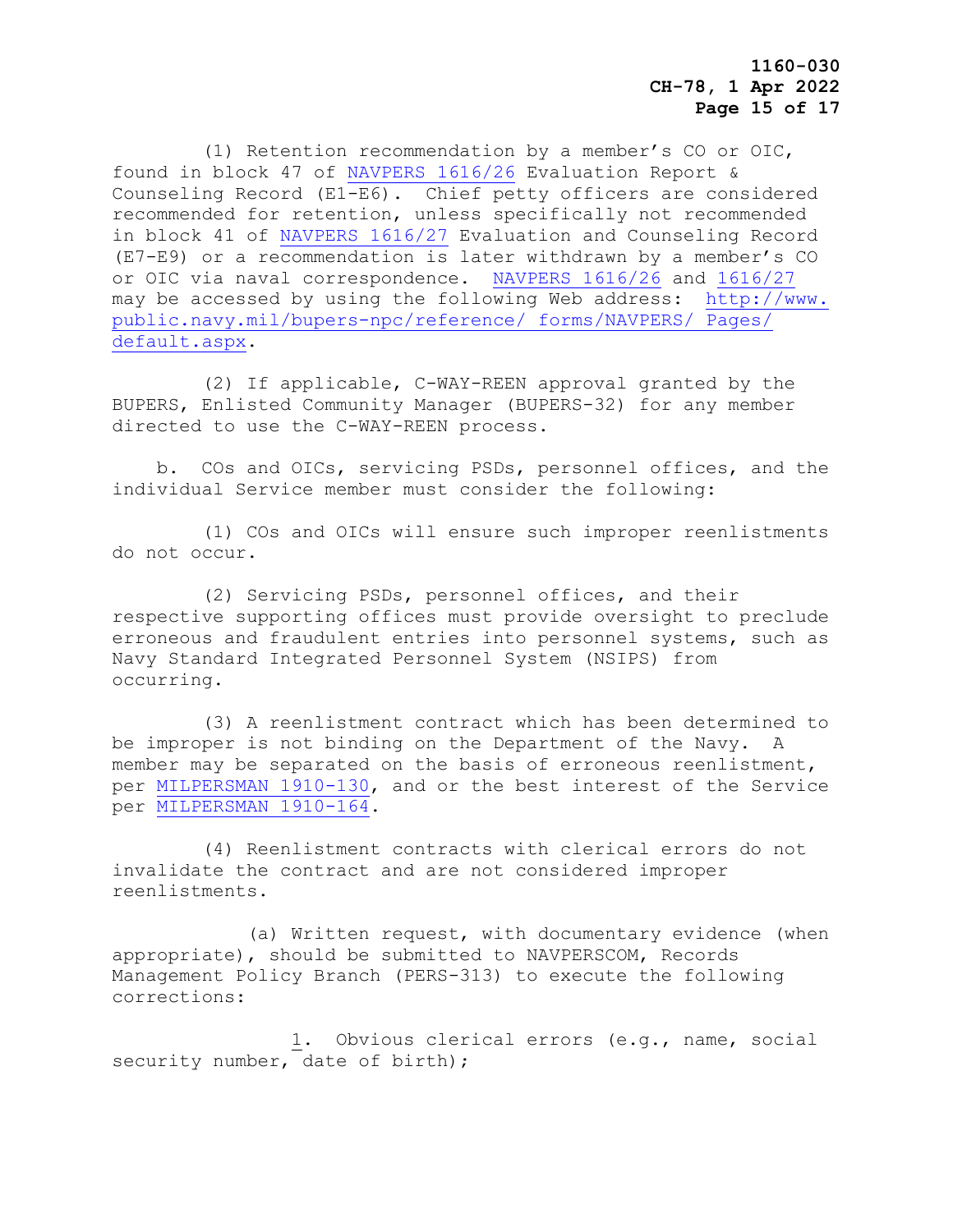2. When it is readily apparent on the face of the contract that a clerical error was made (e.g., a Service member reenlisted for 6 years, but dates provided indicate only a 5-year reenlistment);

 3. When the enlistment contract reflects an incorrect branch/class, but the approval was not provided by the appropriate community manager for the member to reenlist in the other branch (as required by paragraph 18 above); or

 4. If the correction is mandated by regulation (e.g., reenlistment codes not in line with appropriate regulation).

 (b) The member must petition the Board for Correction of Naval Records to request correction to the term of enlistment (number of years), date of reenlistment RADO (months/days), home of record, and other changes.

 (5) Immediate superiors in command (ISICs), type commanders (TYCOMs), and commands may direct an administrative investigation, per reference (n), concerning a reenlistment, if that reenlistment is suspected to have occurred under improper circumstances.

### 20. **Responsibilities**

 a. OPNAV Director, Military Personnel, Plans and Policy (N13) is responsible for approval of enlisted force management policy in support of the Deputy Chief of Naval Operations, CNO (N1). As such, OPNAV (N13) is the approving authority for reenlistment policy and exceptions to policy.

 b. OPNAV Head, Enlisted Force Plans, Policy, and Oversight (N132) is responsible for developing enlisted force management policy in support of CNO (N1). As such, OPNAV (N132) is responsible for reenlistment policy development and execution oversight.

 c. BUPERS Head, Enlisted Community Management Division (BUPERS-32) is responsible for managing overall enlisted community health at the echelon 2 level. As such, BUPERS-32 will be consulted on reenlistment policy execution issues.